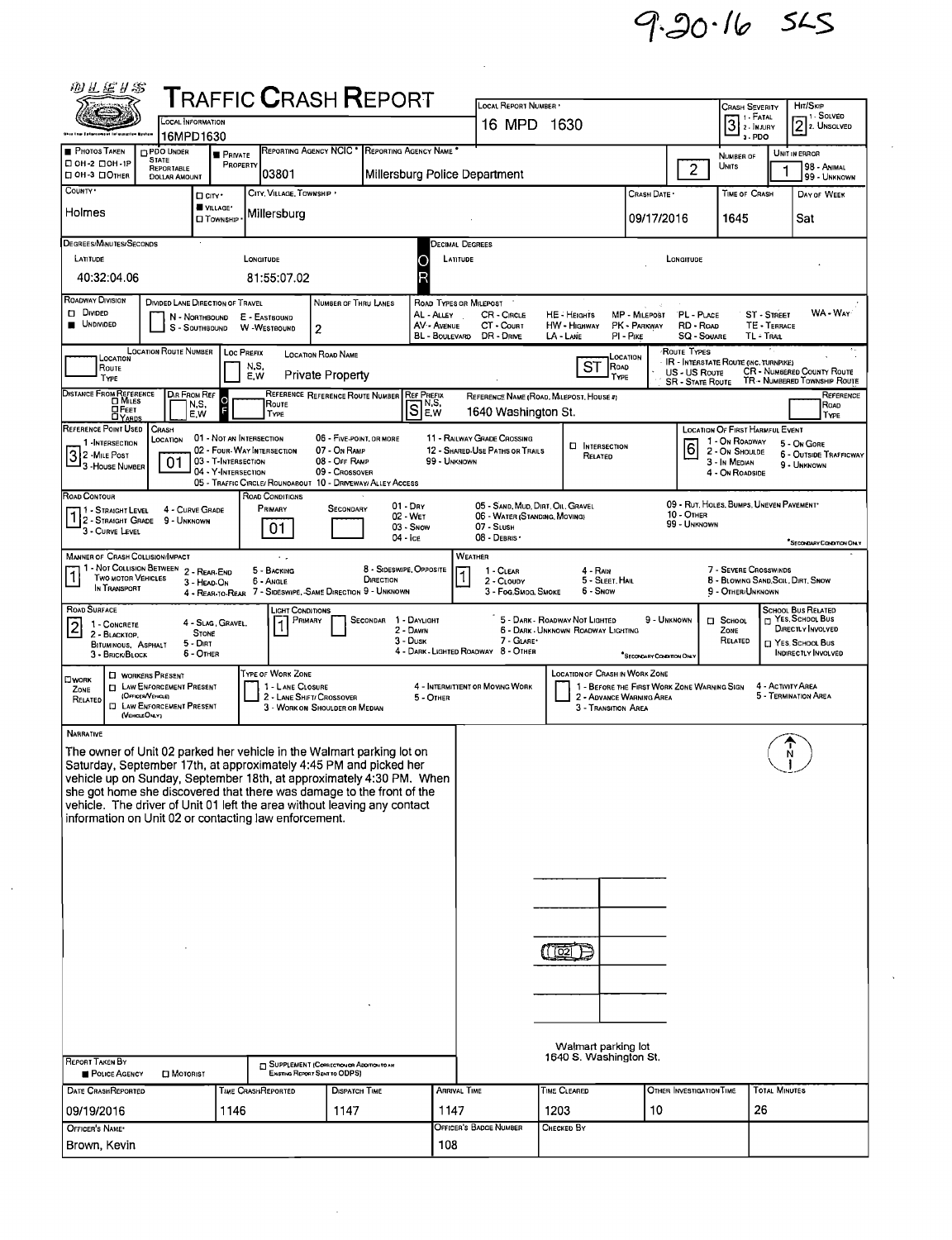| UNIT                                                                                                                                                                                     |                                                                                                                                      |                                                                                                                              |                                                                                                                      |                                                                                                                                        |                                                                                     |  |  |  |  |
|------------------------------------------------------------------------------------------------------------------------------------------------------------------------------------------|--------------------------------------------------------------------------------------------------------------------------------------|------------------------------------------------------------------------------------------------------------------------------|----------------------------------------------------------------------------------------------------------------------|----------------------------------------------------------------------------------------------------------------------------------------|-------------------------------------------------------------------------------------|--|--|--|--|
|                                                                                                                                                                                          |                                                                                                                                      |                                                                                                                              | LOCAL REPORT NUMBER<br>16 MPD 1630                                                                                   |                                                                                                                                        |                                                                                     |  |  |  |  |
| OWNER NAME: LAST, FIRST, MIDDLE ( C SAME AS DRIVER )<br>UNIT NUMBER                                                                                                                      |                                                                                                                                      | <b>OWNER PHONE NUMBER</b>                                                                                                    |                                                                                                                      | <b>DAMAGE AREA</b>                                                                                                                     |                                                                                     |  |  |  |  |
|                                                                                                                                                                                          |                                                                                                                                      |                                                                                                                              |                                                                                                                      | DAMAGE SCALE<br>9                                                                                                                      | FRONT<br>о                                                                          |  |  |  |  |
| OWNER ADDRESS: CITY, STATE, ZIP<br>□ SAME AS DRIVER )                                                                                                                                    |                                                                                                                                      |                                                                                                                              | 1 NONE<br>о                                                                                                          |                                                                                                                                        |                                                                                     |  |  |  |  |
| OН                                                                                                                                                                                       |                                                                                                                                      |                                                                                                                              |                                                                                                                      | 2 - MINOR                                                                                                                              |                                                                                     |  |  |  |  |
| <b>LP STATE</b><br>LICENSE PLATE NUMBER                                                                                                                                                  | <b>VEHICLE IDENTIFICATION NUMBER</b>                                                                                                 |                                                                                                                              | <b># Occupants</b>                                                                                                   |                                                                                                                                        | $\Box$<br>д                                                                         |  |  |  |  |
| <b>VEHICLE YEAR</b><br><b>VEHICLE MAKE</b>                                                                                                                                               | <b>VEHICLE MODEL</b>                                                                                                                 | <b>VEHICLE COLOR</b>                                                                                                         | 1                                                                                                                    | 3 - FUNCTIONAL                                                                                                                         |                                                                                     |  |  |  |  |
| 0<br>Unknown                                                                                                                                                                             |                                                                                                                                      |                                                                                                                              |                                                                                                                      | 4 - DISABLING                                                                                                                          |                                                                                     |  |  |  |  |
| Insurance Company<br>PROOF OF<br>$\Box$<br><b>INSURANCE</b><br>SHOWN                                                                                                                     | POLICY NUMBER                                                                                                                        | Toweo By                                                                                                                     |                                                                                                                      | 9 - Unknown                                                                                                                            | $\Box$<br>n<br>O<br>RFA                                                             |  |  |  |  |
| CARRIER NAME, ADDRESS, CITY, STATE, ZIP                                                                                                                                                  |                                                                                                                                      |                                                                                                                              |                                                                                                                      |                                                                                                                                        | <b>CARRIER PHONE</b>                                                                |  |  |  |  |
| US DOT<br>VEHICLE WEIGHT GVWR/GCWR                                                                                                                                                       | Cargo Body Type<br>01 - No CARGO BOOY TYPE/NOT APPLICABL 09 - POLE                                                                   |                                                                                                                              | <b>TRAFFICWAY DESCRIPTION</b><br>1 - Two Way, Not Divided                                                            |                                                                                                                                        |                                                                                     |  |  |  |  |
| 1 - Less Than or Equal to 10k LBS<br>2 - 10,001 to 26,000k LBs<br>HM PLACARO ID NO.<br>3 - MORE THAN 26,000K LBS.                                                                        | 02 - Bus/Van (9-15 Seats, Inc Driver)<br>03 - Bus (16+ SEATS, INC DRIVER)                                                            | 10 - Cargo Tank<br>11 - FLAT BED                                                                                             |                                                                                                                      |                                                                                                                                        | 1 - I WO-VVAY, IVOI DIVIDED<br>2 - T WO-WAY, NOT DIVIDED, CONTINUOUS LEFT TURN LANE |  |  |  |  |
|                                                                                                                                                                                          | 04 - VEHICLE TOWING ANOTHER VEHICLE<br>05 - Logging                                                                                  | 12 - Dump<br>13 - CONCRETE MIXER                                                                                             | 5 - ONE-WAY TRAFFICWAY                                                                                               | 3 - T WO-WAY, DIVIDED, UNPROTECTED (PAINTED OR GRASS >4FT.) MEDIA<br>4 - Two-Way, Divided, Positive Median Barrier                     |                                                                                     |  |  |  |  |
| HAZARDOUS MATERIAL<br><b>HM CLASS</b><br><b>D</b> RELATED<br><b>NUMBER</b>                                                                                                               | 06 - INTERMODAL CONTAINER CHASIS<br>07 - CARGO VAN/ENCLOSEO BOX<br>08 - GRAIN, CHIPS, GRAVEL                                         | 14 - Auto Transporter<br>15 - GARBAGE / REFUSE                                                                               | <b>HIT / SKIP UNIT</b>                                                                                               |                                                                                                                                        |                                                                                     |  |  |  |  |
| NON-MOTORIST LOCATION PRIOR TO IMPACT<br>TYPE OF USE                                                                                                                                     | UNIT TYPE                                                                                                                            | 99 - OTHER/UNKNOWN                                                                                                           |                                                                                                                      |                                                                                                                                        |                                                                                     |  |  |  |  |
| 01 - INTERSECTION - MARKED CROSSWAL<br>02 - INTERSECTION - NO CROSSWALK                                                                                                                  | 99<br>01 - Sub-Compact                                                                                                               | PASSENGER VEHICLES (LESS THAN 9 PASSENGERS MED/HEAVY TRUCKS OR COMBO UNITS > 10K LES BUS/VAVLIMO(9 OR MORE INCLUDING DRIVER) |                                                                                                                      |                                                                                                                                        |                                                                                     |  |  |  |  |
| 03 - INTERSECTION OTHER<br>1 - PERSONAL<br>04 - MIDBLOCK - MARKED CROSSWALK<br>2 - COMMERCIAL<br>05 - TRAVEL LANE - OTHER LOCATION                                                       | 02 - COMPACT<br>99 - UNKNOWN 03 - MIO SIZE                                                                                           |                                                                                                                              | 14 - SINGLE UNIT TRUCK: 3+ AXLES<br>15 - SINGLE UNIT TRUCK / TRAILER                                                 | 13 - SINGLE UNIT TRUCK OR VAN 2AXLE, 6 TIRES 21 - BUS/VAN (9-15 SEATS, INC DRIVER)<br>22 - BUS (16+ SEATS, INC DRIVER)<br>Non-Motorist |                                                                                     |  |  |  |  |
| 06 - BICYCLE LANE<br>3 - GOVERNMENT<br>07 - SHOULDER/ROADSIDE                                                                                                                            | or Hit/Skip<br>04 - Fuu. Size<br>05 - Minivan<br>06 - Sport Utility Vehicle                                                          |                                                                                                                              | 16 - TRUCK/TRACTOR (BOBTAIL)<br>17 - TRACTOR/SEMI-TRAILER                                                            |                                                                                                                                        | 23 - ANIMAL WITH RIDER<br>24 - ANIMAL WITH BUGGY, WAGON, SURREY                     |  |  |  |  |
| 08 - SIDEWALK<br>09 - MEDIAN/CROSSING ISLANO<br>IN EMERGENCY                                                                                                                             | 07 - Pickup<br>08 - VAN                                                                                                              | 18 - TRACTOR/DOUBLE<br>19 - TRACTOR/TRIPLES                                                                                  | 20 - OTHER MED/HEAVY VEHICLE                                                                                         |                                                                                                                                        | 25 - BICYCLE/PEOACYCLIST<br>26 - PEDESTRIAN SKATER<br>27 - OTHER NON-MOTORIST       |  |  |  |  |
| 10 - DRIVE WAY ACCESS<br>RESPONSE<br>11 - SHARED-USE PATH OR TRAIL                                                                                                                       | 09 - MOTORCYCLE<br>10 - MOTORIZED BICYCLE                                                                                            |                                                                                                                              |                                                                                                                      |                                                                                                                                        |                                                                                     |  |  |  |  |
| 12 - NON-TRAFFICWAY AREA<br>99 - OTHER/UNKNOWN                                                                                                                                           | 11 - SNOWMOBILE/ATV<br>12 - OTHER PASSENGER VEHICLE                                                                                  |                                                                                                                              | Has HM Placard                                                                                                       |                                                                                                                                        |                                                                                     |  |  |  |  |
| SPECIAL FUNCTION 01 - NONE<br>09 - AMBULANCE<br>$02 - TAXI$<br>10 - FIRE                                                                                                                 | 17 - FARM VEHICLE<br>18 - FARM EQUIPMENT                                                                                             | <b>MOST DAMAGED AREA</b><br>$01 - None$                                                                                      | 08 - LEFT SIDE                                                                                                       | 99 - UNKNOWN                                                                                                                           | ACTION<br>1 - NON- CONTACT                                                          |  |  |  |  |
| 03 - RENTAL TRUCK (OVER 10KLBS)<br>04 - Bus - School (Public or Private) 12 - Military<br>05 - Bus - Transit<br>13 - Pouce                                                               | 19 - Мотовноме<br>11 - HIGHWAY/MAINTENANCE<br>20 - GOLF CART<br>21 - TRAIN                                                           | 99<br>02 - CENTER FRONT<br>03 - RIGHT FRONT<br>MPACT ARE 04 - RIOHT SIDE                                                     | $\overline{9}$<br>09 - LEFT FRONT<br>2 - Non-Collision<br>10 - TOP AND WINDOWS<br>3 - STRIKING<br>11 - UNOERCARRIAGE |                                                                                                                                        |                                                                                     |  |  |  |  |
| 06 - Bus - Charter<br>14 - PUBLIC UTILITY<br>07 - Bus - SHUTTLE<br>15 - OTHER GOVERNMENT                                                                                                 | 22 - OTHER (EXPLANIN NARRATIVE)                                                                                                      | 05 - RIGHT REAR<br>99<br>06 - REAR CENTER                                                                                    | 12 - LOAD/TRAILER<br>13 - TOTAL (ALL AREAS)                                                                          |                                                                                                                                        | 4 - Struck<br>5 - STRIKING/STRUCK<br>9 - UNKNOWN                                    |  |  |  |  |
| 08 - Bus - OTHER<br>16 - CONSTRUCTION EQIP.                                                                                                                                              |                                                                                                                                      | 07 - LEFT REAR                                                                                                               | <b>14 - OTHER</b>                                                                                                    |                                                                                                                                        |                                                                                     |  |  |  |  |
| PRE- CRASH ACTIONS<br><b>MOTORIST</b><br>99                                                                                                                                              |                                                                                                                                      | NON-MOTORIST                                                                                                                 |                                                                                                                      |                                                                                                                                        |                                                                                     |  |  |  |  |
| 01 - STRAIGHT AHEAD<br>07 - MAKING U-TURN<br>02 - BACKING                                                                                                                                | 13 - NEGOTIATING A CURVE<br>14 - OTHER MOTORIST ACTIO<br>08 - ENTERING TRAFFIC LANE                                                  |                                                                                                                              | 15 - ENTERING OR CROSSING SPECIFIED LOCATIO<br>16 - WALKING, RUNNING, JOGGING, PLAYING, CYCLING                      |                                                                                                                                        | 21 - OTHER NON-MOTORIST ACTION                                                      |  |  |  |  |
| 03 - CHANGING LANES<br>99 - UNKNOWN<br>04 - OVERTAKING/PASSING<br>10 - PARKED<br>05 - MAKING RIGHT TURN                                                                                  | 09 - LEAVING TRAFFIC LANE                                                                                                            | 17 - WORKING<br>18 - Pushing Vehicle                                                                                         | 19 - APPROACHING OR LEAVING VEHICLE                                                                                  |                                                                                                                                        |                                                                                     |  |  |  |  |
| 06 - MAKING LEFT TURN<br>12 - DRIVERLESS                                                                                                                                                 | 11 - SLOWING OR STOPPED IN TRAFFIC                                                                                                   | 20 - Standing                                                                                                                |                                                                                                                      |                                                                                                                                        |                                                                                     |  |  |  |  |
| <b>CONTRIBUTING CIRCUMSTANCE</b><br>"RIMARY<br>MOTORIST                                                                                                                                  |                                                                                                                                      | NDN-MOTORIST                                                                                                                 |                                                                                                                      | VEHICLE DEFECTS                                                                                                                        | 01 - Turn Signals                                                                   |  |  |  |  |
| 01 - NONE<br>99<br>02 - FAILURE TO YIELD<br>03 - RAN RED LIGHT                                                                                                                           | 11 - IMPROPER BACKING<br>12 - IMPROPER START FROM PARKED POSITION                                                                    | 22 - None<br>23 - IMPROPER CROSSING                                                                                          |                                                                                                                      |                                                                                                                                        | 02 - HEAO LAMPS<br>03 - TAIL LAMPS                                                  |  |  |  |  |
| 04 - RAN STOP SIGN<br>05 - Exceeded Speed Limit<br>SECONDARY                                                                                                                             | 13 - STOPPED OR PARKED ILLEGALLY<br>14 - OPERATING VEHICLE IN NEGLIGENT MANNER<br>15 - Swering to Avoid (Due to External Conditions) | 24 - DARTING<br>25 - LYING AND/OR ILLEGALLY IN ROADWAY<br>26 - FALURE TO YIELD RIGHT OF WAY                                  |                                                                                                                      | 04 - BRAKES<br>05 - STEERING                                                                                                           | 06 - TIRE BLOWOUT                                                                   |  |  |  |  |
| 06 - Unsafe Speed<br>07 - IMPROPER TURN                                                                                                                                                  | 16 - WRONO SIDE/WRONG WAY<br>17 - FALURE TO CONTROL                                                                                  | 27 - NOT VISIBLE (DARK CLOTHING)<br>28 - INATTENTIVE                                                                         |                                                                                                                      | 07 - WORN OR SLICK TIRES<br>08 - TRAILER EQUIPMENT DEFECTIVE                                                                           |                                                                                     |  |  |  |  |
| 08 - LEFT OF CENTER<br>09 - Followed Too Closely/ACDA<br>99 - UNKNOWN<br>10 - IMPROPER LANE CHANGE                                                                                       | 18 - VISION OBSTRUCTION<br>19 - OPERATING DEFECTIVE EQUIPMENT                                                                        | 29 - FAILURE TO OBEY TRAFFIC SIGNS<br>/SIGNALS/OFFICER                                                                       |                                                                                                                      | 09 - MOTOR TROUBLE<br>10 - DISABLED FROM PRIOR ACCIDENT                                                                                |                                                                                     |  |  |  |  |
| PASSING OFF ROAD                                                                                                                                                                         | 20 - LOAD SHIFTING/FALLING/SPILLING<br>21 - OTHER IMPROPER ACTION                                                                    | 30 - WRONO SIDE OF THE ROAD<br>31 - OTHER NON-MOTORIST ACTION                                                                |                                                                                                                      |                                                                                                                                        | 11 - OTHER DEFECTS                                                                  |  |  |  |  |
| <b>SEQUENCE OF EVENTS</b><br>21                                                                                                                                                          | <b>NON-COLLISION EVENTS</b><br>01 - OVERTURN/ROLLOVER<br>6                                                                           | 06 - EQUIPMENT FAILURE                                                                                                       |                                                                                                                      | 10 - Cross Median                                                                                                                      |                                                                                     |  |  |  |  |
| <b>FIRST</b><br>Most                                                                                                                                                                     | 02 - FIRE/EXPLOSION<br>03 - IMMERSION                                                                                                | (BLOWN TIRE, BRAKE FAILURE, ETC)<br>07 - SEPARATION OF UNITS                                                                 |                                                                                                                      | 11 - CROSS CENTER LINE<br>OPPOSITE DIRECTION OF TRAVEL                                                                                 |                                                                                     |  |  |  |  |
| 99 - UNKNOWN<br>1<br><b>HARMFUL</b><br><b>HARMFUL</b><br>EVENT<br>EVENT                                                                                                                  | 04 - JACKKNIFE<br>05 - CARGO/EQUIPMENT LOSS OR SHIFT                                                                                 | 08 - RAN OFF ROAD RIGHT<br>09 - RAN OFF ROAD LEFT                                                                            |                                                                                                                      | 12 - DOWNHILL RUNAWAY<br>13 - OTHER NON-COLLISION                                                                                      |                                                                                     |  |  |  |  |
| COLLISION WITH PERSON, VEHICLE OR OBJECT NOT FIXED                                                                                                                                       | COLLISION WITH FIXED, OBJECT                                                                                                         | 25 - IMPACT ATTENUATOR/CRASH CUSHION33 - MEDIAN CABLE BARRIER                                                                |                                                                                                                      | 41 - OTHER POST, POLE                                                                                                                  | 48 - TREE                                                                           |  |  |  |  |
| 14 - PEDESTRIAN<br>21 - PARKEO MOTOR VEHICLE<br>15 - PEDALCYCLE<br>22 - WORK ZONE MAINTENANCE EQUIPMENT<br>16 - RAILWAY VEHICLE (TRAN, ENGINE)<br>23 - STRUCK BY FALLING, SHIFTING CARGO | 26 - BRIDGE OVERHEAD STRUCTURE<br>27 - BRIDGE PIER OR ABUTMENT<br>28 - BRIDGE PARAPET                                                | 34 - MEDIAN GUARDRAIL BARRIER<br>35 - MEDIAN CONCRETE BARRIER<br>36 - MEDIAN OTHER BARRIER                                   | <b>43 - CURB</b>                                                                                                     | OR SUPPORT<br>42 - CULVERT                                                                                                             | 49 - FIRE HYDRANT<br>50 - WORK ZONE MAINTENANCE<br>EQUIPMENT                        |  |  |  |  |
| 17 - Animal - Farm<br>OR ANYTHING SET IN MOTION BY A<br>18 - Animal - DEER<br><b>MOTOR VEHICLE</b>                                                                                       | 29 - BRIDGE RAIL<br>30 - GUARDRAIL FACE                                                                                              | 37 - TRAFFIC SIGN POST<br>38 - Overhead Sign Post                                                                            | 44 - Оптен                                                                                                           | 45 - EMBANKMENT                                                                                                                        | 51 - WALL, BUILDING, TUNNEL<br>52 - OTHER FIXED OBJECT                              |  |  |  |  |
| 19 - ANIMAL -OTHER<br>24 - OTHER MOVABLE OBJECT<br>20 - MOTOR VEHICLE IN TRANSPORT                                                                                                       | 31 - GUARDRAILEND<br>32 - PORTABLE BARRIER                                                                                           | 39 - LIOHT/LUMINARIES SUPPORT<br>40 - UTILITY POLE                                                                           | 46 - FENCE<br>47 - MAILBOX                                                                                           |                                                                                                                                        |                                                                                     |  |  |  |  |
| UNIT SPEED<br>Posted Speed<br>TRAFFIC CONTROL                                                                                                                                            |                                                                                                                                      |                                                                                                                              | UNIT DIRECTION                                                                                                       | 1 - North                                                                                                                              | 5 - NORTHEAST<br>9 - UNKNOWN                                                        |  |  |  |  |
| 01 - No CONTROLS<br>12<br>02 - S TOP SIGN<br>03 - YIELD SIGN                                                                                                                             | 07 - RAILROAD CROSSBUCKS<br>08 - RAILROAD FLASHERS<br>09 - RAILROAD GATES                                                            | 13 - Crosswalk LINES<br>14 - WALK/DON'T WALK<br><b>15 - O THER</b>                                                           | FROM<br>To<br>Ι9<br>19                                                                                               | 2 - South<br>$3 - EAST$                                                                                                                | 6 - NORTHWEST<br>7 - SOUTHEAST                                                      |  |  |  |  |
| 04 - TRAFFIC SIGNAL<br><b>STATED</b>                                                                                                                                                     | 10 - COSTRUCTION BARRICADE<br>11 - PERSON (FLAGGER, OFFICER<br>05 - TRAFFIC FLASHERS                                                 | 16 - Not Reported                                                                                                            |                                                                                                                      | 4 - WEST                                                                                                                               | 8 - Southwest                                                                       |  |  |  |  |
| <b>CI ESTIMATED</b><br>06 - SCHOOL ZONE                                                                                                                                                  | 12 - PAVEMENT MARKINGS                                                                                                               |                                                                                                                              |                                                                                                                      |                                                                                                                                        |                                                                                     |  |  |  |  |

 $\frac{1}{\sqrt{2}}$ 

 $\mathcal{L}^{\text{max}}$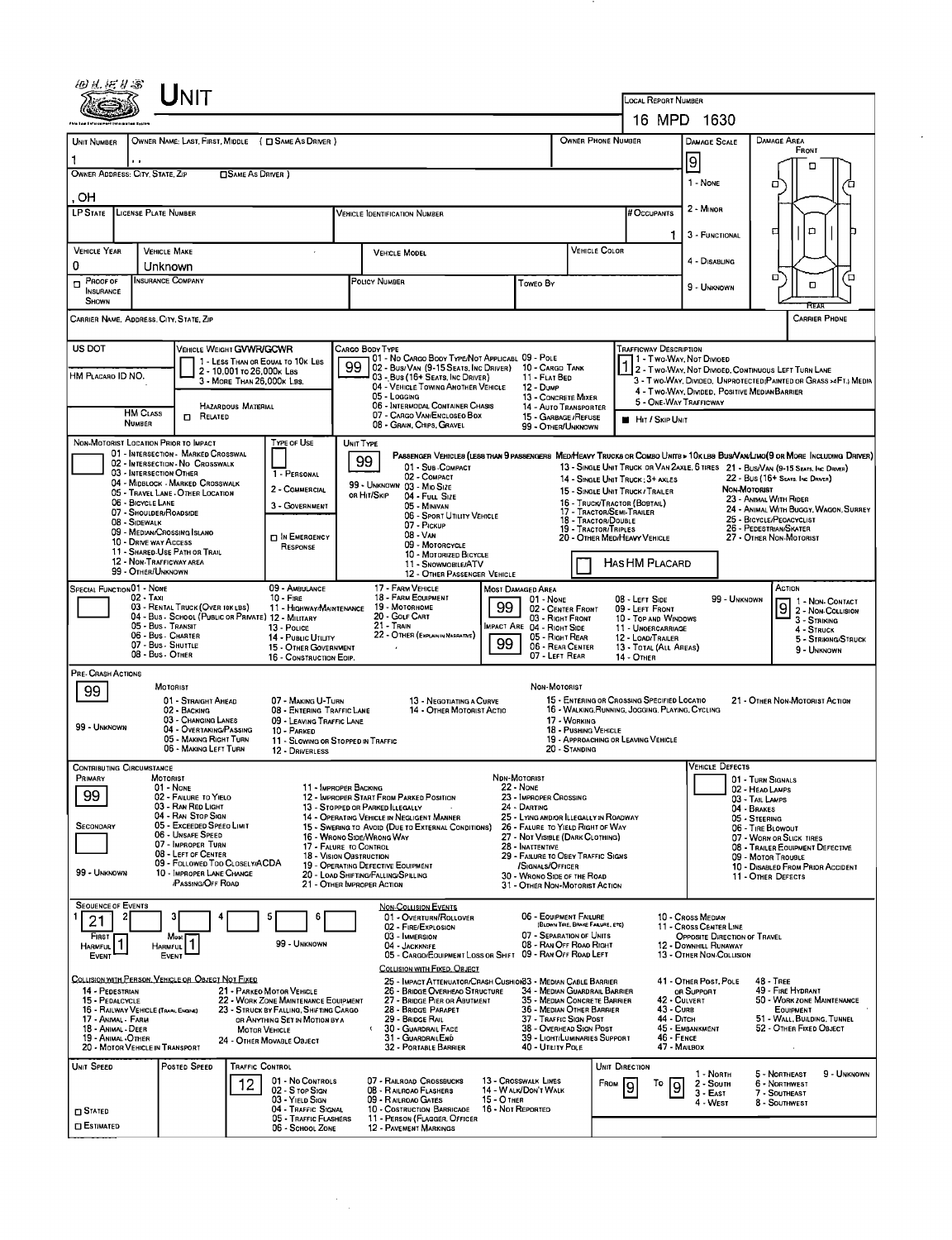|                                                                 |                   | UNIT                                                                                            |                            |                                                                                                             |                           |                                                                                                                                |                                                                                   |                                                                                            |                                                      |                                                                                                                   |                                                        |                                                                                                                              |  |  |  |  |
|-----------------------------------------------------------------|-------------------|-------------------------------------------------------------------------------------------------|----------------------------|-------------------------------------------------------------------------------------------------------------|---------------------------|--------------------------------------------------------------------------------------------------------------------------------|-----------------------------------------------------------------------------------|--------------------------------------------------------------------------------------------|------------------------------------------------------|-------------------------------------------------------------------------------------------------------------------|--------------------------------------------------------|------------------------------------------------------------------------------------------------------------------------------|--|--|--|--|
|                                                                 |                   |                                                                                                 |                            |                                                                                                             |                           |                                                                                                                                | LOCAL REPORT NUMBER<br>16 MPD 1630                                                |                                                                                            |                                                      |                                                                                                                   |                                                        |                                                                                                                              |  |  |  |  |
| UNIT NUMBER                                                     |                   |                                                                                                 |                            | OWNER NAME: LAST, FIRST, MIDDLE ( C) SAME AS DRIVER )                                                       |                           | <b>OWNER PHONE NUMBER</b>                                                                                                      |                                                                                   | DAMAGE SCALE                                                                               | DAMAGE AREA                                          |                                                                                                                   |                                                        |                                                                                                                              |  |  |  |  |
| $\overline{2}$                                                  |                   | Kandel, Diane, M.                                                                               |                            |                                                                                                             |                           |                                                                                                                                |                                                                                   |                                                                                            |                                                      |                                                                                                                   | 2                                                      | FRONT                                                                                                                        |  |  |  |  |
| OWNER ADDRESS: CITY, STATE, ZIP                                 |                   |                                                                                                 | <b>CISAME AS DRIVER</b> )  |                                                                                                             |                           | 330-317-2715                                                                                                                   |                                                                                   |                                                                                            |                                                      |                                                                                                                   | 1 - None                                               | α                                                                                                                            |  |  |  |  |
|                                                                 |                   | 7333 Ely Rd., Apple Creek, OH, 44606                                                            |                            |                                                                                                             |                           |                                                                                                                                |                                                                                   |                                                                                            |                                                      |                                                                                                                   |                                                        |                                                                                                                              |  |  |  |  |
| LP STATE LICENSE PLATE NUMBER                                   |                   |                                                                                                 |                            |                                                                                                             |                           | VEHICLE IDENTIFICATION NUMBER                                                                                                  |                                                                                   |                                                                                            |                                                      | # Occupants                                                                                                       | 2 - Minon                                              |                                                                                                                              |  |  |  |  |
| ОH                                                              | <b>FSU1236</b>    |                                                                                                 |                            |                                                                                                             |                           | 1G1PJ5S93B7173213                                                                                                              |                                                                                   |                                                                                            |                                                      | 0                                                                                                                 | 3 - FUNCTIONAL                                         | α<br>о                                                                                                                       |  |  |  |  |
| <b>VEHICLE YEAR</b><br>2011                                     |                   | <b>VEHICLE MAKE</b><br>Chevrolet                                                                |                            |                                                                                                             |                           | <b>VEHICLE MODEL</b><br>Cruze                                                                                                  |                                                                                   |                                                                                            |                                                      | VEHICLE COLOR                                                                                                     | 4 - DISABLING                                          |                                                                                                                              |  |  |  |  |
| Proof of                                                        |                   | INSURANCE COMPANY                                                                               |                            |                                                                                                             | POLICY NUMBER<br>TOWED BY |                                                                                                                                |                                                                                   |                                                                                            | GRY                                                  |                                                                                                                   | 9 - Unknown                                            | о<br>Έ<br>о                                                                                                                  |  |  |  |  |
| <b>INSURANCE</b><br><b>SHOWN</b>                                |                   | Wayne Mutual                                                                                    |                            |                                                                                                             |                           | AUTO 167938                                                                                                                    |                                                                                   |                                                                                            |                                                      |                                                                                                                   |                                                        | RFAI                                                                                                                         |  |  |  |  |
| CARRIER NAME, ADDRESS, CITY, STATE, ZIP<br><b>CARRIER PHONE</b> |                   |                                                                                                 |                            |                                                                                                             |                           |                                                                                                                                |                                                                                   |                                                                                            |                                                      |                                                                                                                   |                                                        |                                                                                                                              |  |  |  |  |
| US DOT                                                          |                   |                                                                                                 | VEHICLE WEIGHT GWWR/GCWR   |                                                                                                             |                           | CARGO BODY TYPE                                                                                                                |                                                                                   |                                                                                            |                                                      | TRAFFICWAY DESCRIPTION                                                                                            |                                                        |                                                                                                                              |  |  |  |  |
| HM PLACARD ID NO.                                               |                   |                                                                                                 | 2 - 10.001 to 26.000x Las  | 1 - LESS THAN OR EQUAL TO 10K LBS                                                                           | 01                        | 101 - No Cargo Body Type/Not Applicabl 09 - Pole<br>102 - Bus/Van (9-15 Seats, Inc Driver)<br>03 - Bus (16+ Seats, Inc DRIVER) |                                                                                   | 10 - CARGO TANK<br>11 - FLAT BED                                                           |                                                      | 1 - Two Way, Not Divided<br>2 - Two-Way, Not Divided, Continuous Left Turn Lane                                   |                                                        |                                                                                                                              |  |  |  |  |
|                                                                 |                   |                                                                                                 | 3 - MORE THAN 26,000K LBS. |                                                                                                             |                           | 04 - VEHICLE TOWING ANOTHER VEHICLE<br>05 - Logging                                                                            |                                                                                   | 12 - Dump<br>13 - CONCRETE MIXER                                                           |                                                      | 3 - T WO-WAY, DIVIDEO, UNPROTECTED(PAINTED OR GRASS >4FT.) MEOIA<br>4 - Two-Way, Divided. Positive Median Barrier |                                                        |                                                                                                                              |  |  |  |  |
|                                                                 | <b>HM CLASS</b>   | RELATED                                                                                         | HAZARDOUS MATERIAL         |                                                                                                             |                           | 06 - INTERMODAL CONTAINER CHASIS<br>07 - CARGO VAN/ENCLOSED BOX                                                                |                                                                                   | 14 - AUTO TRANSPORTER<br>15 - GARBAGE / REFUSE                                             |                                                      | $\Box$ Hit / Skip Unit                                                                                            | 5 - ONE WAY TRAFFICWAY                                 |                                                                                                                              |  |  |  |  |
|                                                                 | NUMBER            |                                                                                                 |                            |                                                                                                             |                           | 08 - GRAIN, CHIPS, GRAVEL                                                                                                      |                                                                                   | 99 - OTHER/UNKNOWN                                                                         |                                                      |                                                                                                                   |                                                        |                                                                                                                              |  |  |  |  |
|                                                                 |                   | NON-MOTORIST LOCATION PRIOR TO IMPACT<br>01 - INTERSECTION - MARKED CROSSWAL                    |                            | TYPE OF USE<br>1                                                                                            |                           | UNIT TYPE<br>03                                                                                                                |                                                                                   |                                                                                            |                                                      |                                                                                                                   |                                                        | PASSENGER VEHICLES (LESS THAN B PASSENGERS MEDIMEANY TRUCKS OR COMBO UNITS > 10KLBS BUS/VAN/LIMO(9 OR MORE INCLUDING DRIVER) |  |  |  |  |
|                                                                 |                   | 02 - INTERSECTION - NO CROSSWALK<br>03 - INTERSECTION OTHER<br>04 - MIDBLOCK - MARKED CROSSWALK |                            | 1 - PERSONAL                                                                                                |                           | 01 - Sub-COMPACT<br>02 - COMPACT                                                                                               |                                                                                   |                                                                                            |                                                      | 14 - SINGLE UNIT TRUCK: 3+ AXLES                                                                                  |                                                        | 13 - SINGLE UNIT TRUCK OR VAN ZAXLE, 6 TIRES 21 - BUS/VAN (9-15 SEATS INC DRIVER)<br>22 - BUS (16+ SEATS, INC DRIVER)        |  |  |  |  |
|                                                                 | 06 - BICYCLE LANE | 05 - TRAVEL LANE - OTHER LOCATION                                                               |                            | 2 - COMMERCIAL                                                                                              |                           | 99 - UNKNOWN 03 - MID SIZE<br>or Hit/Skip<br>04 - Full Size                                                                    |                                                                                   |                                                                                            |                                                      | 15 - SINGLE UNIT TRUCK / TRAILER<br>16 - TRUCK/TRACTOR (BOBTAIL)                                                  |                                                        | NON-MOTORIST<br>23 - ANIMAL WITH RIDER                                                                                       |  |  |  |  |
|                                                                 | 08 - SIDEWALK     | 07 - SHOULDER/ROADSIDE                                                                          |                            | 3 - GOVERNMENT                                                                                              |                           | 05 - MINIVAN<br>06 - Sport Utility Vehicle                                                                                     |                                                                                   |                                                                                            | 18 - TRACTOR/DOUBLE                                  | 17 - TRACTOR/SEMI-TRAILER                                                                                         |                                                        | 24 - ANIMAL WITH BUGGY, WAGON, SURREY<br>25 - BICYCLE/PEDACYCLIST                                                            |  |  |  |  |
|                                                                 |                   | 09 - MEDIAN/CROSSING ISLAND<br>10 - DRIVE WAY ACCESS                                            |                            | <b>TI IN EMERGENCY</b>                                                                                      |                           | 07 - Pickup<br>$08 - VAN$<br>09 - MOTORCYCLE                                                                                   |                                                                                   |                                                                                            | 19 - TRACTOR/TRIPLES<br>20 - OTHER MEDIHEAVY VEHICLE | 26 - PEDESTRIAN SKATER<br>27 - OTHER NON-MOTORIST                                                                 |                                                        |                                                                                                                              |  |  |  |  |
|                                                                 |                   | 11 - SHARED-USE PATH OR TRAIL<br>12 - NON-TRAFFICWAY AREA                                       |                            | RESPONSE                                                                                                    |                           | 10 - Motorized Bicycle<br>11 - SNOWMOBILE/ATV                                                                                  |                                                                                   |                                                                                            |                                                      | <b>HAS HM PLACARD</b>                                                                                             |                                                        |                                                                                                                              |  |  |  |  |
| <b>SPECIAL FUNCTION01 - NONE</b>                                |                   | 99 - OTHER/UNKNOWN                                                                              |                            | 09 - AMBULANCE                                                                                              |                           | 12 - OTHER PASSENGER VEHICLE<br>17 - FARM VEHICLE                                                                              |                                                                                   |                                                                                            |                                                      |                                                                                                                   |                                                        | Астюн                                                                                                                        |  |  |  |  |
| 01                                                              | 02 - TAXI         | 03 - RENTAL TRUCK (OVER 19KLBS)                                                                 |                            | $10 -$ Fine<br>11 - HIGHWAY/MAINTENANCE                                                                     |                           | <b>18 - FARM EQUIPMENT</b><br>19 - Мотопноме                                                                                   | 02                                                                                | <b>MOST DAMAGED AREA</b><br>01 - NONE<br>02 - CENTER FRONT                                 |                                                      | 08 - LEFT SIDE<br>09 - LEFT FRONT                                                                                 | 99 - UNKNOWN                                           | 1 - Non-Contact                                                                                                              |  |  |  |  |
|                                                                 |                   | 04 - Bus - School (Public or Private) 12 - Military<br>05 - Bus - Transit                       |                            | $13 - P_{OLICE}$                                                                                            |                           | 20 - GOLF CART<br>$21 -$ Train                                                                                                 |                                                                                   | 03 - RIGHT FRONT<br>MPACT ARE 04 - RIGHT SIDE                                              |                                                      | $ 4 $ 2 - Non-Collision<br>10 - TOP AND WINDOWS<br>3 - STRIKING<br>11 - UNDERCARRIAGE<br>4 - STRUCK               |                                                        |                                                                                                                              |  |  |  |  |
|                                                                 |                   | 06 - Bus. Charter<br>07 - Bus - SHUTTLE                                                         |                            | 14 - PUBLIC UTILITY<br>15 - OTHER GOVERNMENT                                                                |                           | 22 - OTHER (EXPLAN IN NARRA TIVE)                                                                                              | 02                                                                                | 05 - Right Rear<br>06 - REAR CENTER                                                        |                                                      | 12 - LOAD/TRAILER<br>13 - TOTAL (ALL AREAS)                                                                       |                                                        | 5 - STRIKING/STRUCK<br>9 - Unknown                                                                                           |  |  |  |  |
| PRE-CRASH ACTIONS                                               |                   | 08 - Bus. OTHER                                                                                 |                            | 16 - CONSTRUCTION EOIP.                                                                                     |                           |                                                                                                                                |                                                                                   | 07 - LEFT REAR                                                                             |                                                      | 14 - Отнен                                                                                                        |                                                        |                                                                                                                              |  |  |  |  |
| 10                                                              |                   | <b>MOTORIST</b>                                                                                 |                            |                                                                                                             |                           |                                                                                                                                |                                                                                   | NON-MOTORIST                                                                               |                                                      |                                                                                                                   |                                                        |                                                                                                                              |  |  |  |  |
|                                                                 |                   | 01 - STRAIGHT AHEAD<br>02 - BACKING                                                             |                            | 07 - MAKING U-TURN<br>08 - ENTERING TRAFFIC LANE                                                            |                           | 13 - NEGOTIATING A CURVE<br><b>14 - OTHER MOTORIST ACTIO</b>                                                                   |                                                                                   |                                                                                            |                                                      | 15 - ENTERING OR CROSSING SPECIFIED LOCATIO<br>16 - WALKING, RUNNING, JOGGING, PLAYING, CYCLING                   |                                                        | 21 - OTHER NON-MOTORIST ACTION                                                                                               |  |  |  |  |
| 99 - UNKNOWN                                                    |                   | 03 - CHANGING LANES<br>04 - OVERTAKING/PASSING                                                  |                            | 09 - LEAVING TRAFFIC LANE<br>10 - PARKED                                                                    |                           |                                                                                                                                |                                                                                   |                                                                                            | 17 - WORKING<br>18 - Pusmng Vencle                   |                                                                                                                   |                                                        |                                                                                                                              |  |  |  |  |
|                                                                 |                   | 05 - MAKING RIGHT TURN<br>06 - MAKING LEFT TURN                                                 |                            | 11 - Slowing or Stopped in Traffic<br>12 - DRIVERLESS                                                       |                           |                                                                                                                                |                                                                                   |                                                                                            | 20 - STANDING                                        | 19 - APPROACHING OR LEAVING VEHICLE                                                                               |                                                        |                                                                                                                              |  |  |  |  |
| <b>CONTRIBUTING CIRCUMSTANCE</b><br><b>HRIMARY</b>              |                   | <b>MOTORIST</b>                                                                                 |                            |                                                                                                             |                           |                                                                                                                                | NON-MOTORIST                                                                      |                                                                                            |                                                      |                                                                                                                   | <b>VEHICLE DEFECTS</b>                                 | 01 - TURN SIGNALS                                                                                                            |  |  |  |  |
| 01                                                              |                   | 01 - NONE<br>02 - FAILURE TO YIELD                                                              |                            | 11 - IMPROPER BACKING                                                                                       |                           | 12 - IMPROPER START FROM PARKED POSITION                                                                                       |                                                                                   | 22 - NONE<br>23 - IMPROPER CROSSING                                                        |                                                      |                                                                                                                   |                                                        | 02 - HEAD LAMPS<br>03 - TAIL LAMPS                                                                                           |  |  |  |  |
|                                                                 |                   | 03 - RAN RED LIGHT<br>04 - RAN STOP SIGN                                                        |                            |                                                                                                             |                           | 13 - STOPPED OR PARKED LLEGALLY<br>14 - OPERATING VEHICLE IN NEGLIGENT MANNER                                                  |                                                                                   | 24 - DARTING<br>25 - LYING AND/OR ILLEGALLY IN ROADWAY                                     |                                                      |                                                                                                                   |                                                        | 04 - BRAKES<br>05 - STEERING                                                                                                 |  |  |  |  |
| <b>SECONDARY</b>                                                |                   | 05 - Exceeded Speed Limit<br>06 - UNSAFE SPEED                                                  |                            |                                                                                                             |                           | 15 - Swering to Avoid (Due to External Conditions)<br>16 - WRONG SIDEAVRONG WAY                                                |                                                                                   | 26 - FALURE TO YIELD RIGHT OF WAY<br>27 - Not Visible (DARK CLOTHING)                      |                                                      |                                                                                                                   |                                                        | 06 - TIRE BLOWOUT<br>07 - WORN OR SLICK TIRES                                                                                |  |  |  |  |
|                                                                 |                   | 07 - IMPROPER TURN<br>08 - LEFT OF CENTER<br>09 - Followed Too Closelv/ACDA                     |                            | 17 - FALURE TO CONTROL<br>18 - VISION OBSTRUCTION                                                           |                           |                                                                                                                                |                                                                                   | 28 - INATTENTIVE<br>29 - FAILURE TO OBEY TRAFFIC SIGNS                                     |                                                      |                                                                                                                   | 08 - TRAILER EQUIPMENT DEFECTIVE<br>09 - MOTOR TROUBLE |                                                                                                                              |  |  |  |  |
| 99 - UNKNOWN                                                    |                   | 10 - IMPROPER LANE CHANGE<br><b>PASSING OFF ROAD</b>                                            |                            |                                                                                                             |                           | 19 - OPERATING DEFECTIVE EQUIPMENT<br>20 - LOAD SHIFTING/FALLING/SPILLING<br>21 - OTHER IMPROPER ACTION                        | /SIGNALS/OFFICER<br>30 - Wrong Side of the Road<br>31 - OTHER NON-MOTORIST ACTION |                                                                                            |                                                      | 10 - DISABLED FROM PRIOR ACCIDENT<br><b>11 - OTHER DEFECTS</b>                                                    |                                                        |                                                                                                                              |  |  |  |  |
| <b>SEQUENCE OF EVENTS</b>                                       |                   |                                                                                                 |                            |                                                                                                             |                           | NON-COLLISION EVENTS                                                                                                           |                                                                                   |                                                                                            |                                                      |                                                                                                                   |                                                        |                                                                                                                              |  |  |  |  |
| 20                                                              |                   |                                                                                                 |                            | 5<br>6                                                                                                      |                           | 01 - OVERTURN/ROLLOVER<br>02 - FIRE/EXPLOSION                                                                                  |                                                                                   | 06 - EQUIPMENT FAILURE                                                                     | (BLOWN TIRE, BRAKE FALURE, ETC)                      |                                                                                                                   | 10 - CROSS MEDIAN<br>11 - Cross Center Line            |                                                                                                                              |  |  |  |  |
| FIRST<br>HARMFUL <sup>1</sup>                                   |                   | Мом<br><b>HARMFUL</b>                                                                           |                            | 99 - Unknown                                                                                                |                           | 03 - IMMERSION<br>04 - JACKKNIFE                                                                                               |                                                                                   | 07 - SEPARATION OF UNITS<br>08 - RAN OFF ROAD RIGHT                                        |                                                      |                                                                                                                   | OPPOSITE DIRECTION OF TRAVEL<br>12 - DOWNHILL RUNAWAY  |                                                                                                                              |  |  |  |  |
| EVENT                                                           |                   | EVENT                                                                                           |                            |                                                                                                             |                           | 05 - CARGO/EQUIPMENT LOSS OR SHIFT<br>COLLISION WITH FIXED, OBJECT                                                             |                                                                                   | 09 - RAN OFF ROAD LEFT                                                                     |                                                      |                                                                                                                   | 13 - OTHER NON-COLLISION                               |                                                                                                                              |  |  |  |  |
| 14 - PEDESTRIAN                                                 |                   | <u>Collision with Person, Vehicle or Object Not Fixed</u>                                       |                            |                                                                                                             |                           | 25 - IMPACT ATTENUATOR/CRASH CUSHION33 - MEDIAN CABLE BARRIER                                                                  |                                                                                   |                                                                                            |                                                      |                                                                                                                   | 41 - OTHER POST, POLE                                  | $48 - These$                                                                                                                 |  |  |  |  |
| 15 - PEDALCYCLE<br>16 - RAILWAY VEHICLE (TRAN, ENGINE)          |                   |                                                                                                 |                            | 21 - PARKED MOTOR VEHICLE<br>22 - WORK ZONE MAINTENANCE EQUIPMENT<br>23 - STRUCK BY FALLING, SHIFTING CARGO |                           | 26 - BRIDGE OVERHEAD STRUCTURE<br>27 - BRIDGE PIER OR ABUTMENT<br>28 - BRIDGE PARAPET                                          |                                                                                   | 34 - MEDIAN GUARDRAIL BARRIER<br>35 - MEDIAN CONCRETE BARRIER<br>36 - MEDIAN OTHER BARRIER |                                                      | 43 - Curs                                                                                                         | OR SUPPORT<br>42 - CULVERT                             | 49 - FIRE HYDRANT<br>50 - WORK ZONE MAINTENANCE<br>EQUIPMENT                                                                 |  |  |  |  |
| 17 - Animal - Farm<br>18 - ANIMAL - DEER                        |                   |                                                                                                 | <b>MOTOR VEHICLE</b>       | OR ANYTHING SET IN MOTION BY A                                                                              |                           | 29 - BRIDGE RAIL<br>30 - GUARDRAIL FACE                                                                                        |                                                                                   | 37 - Traffic Sign Post<br>38 - Overhead Sign Post                                          |                                                      | 44 - Олсн<br>45 - Емванкмент                                                                                      | 51 - WALL, BUILDING, TUNNEL<br>52 - Other Fixed Object |                                                                                                                              |  |  |  |  |
| 19 - ANIMAL -OTHER                                              |                   | 20 - MOTOR VEHICLE IN TRANSPORT                                                                 |                            | 24 - OTHER MOVABLE OBJECT                                                                                   |                           | 31 - GUARDRAILEND<br>32 - PORTABLE BARRIER                                                                                     |                                                                                   | 39 - Light/Luminaries Support<br>40 - Unuty Pole                                           |                                                      |                                                                                                                   | 46 - FENCE<br>47 - Marsox                              |                                                                                                                              |  |  |  |  |
| Unit Speed                                                      |                   | Posted Speed                                                                                    | <b>TRAFFIC CONTROL</b>     |                                                                                                             |                           |                                                                                                                                |                                                                                   |                                                                                            |                                                      | <b>UNIT DIRECTION</b>                                                                                             |                                                        | 5 - Northeast<br>9 - UNKNOWN                                                                                                 |  |  |  |  |
| 0                                                               |                   |                                                                                                 | 12                         | 01 - No CONTROLS<br>02 - S top Sign                                                                         |                           | 07 - RAILROAD CROSSBUCKS<br>08 - RAILROAD FLASHERS                                                                             |                                                                                   | 13 - CROSSWALK LINES<br>14 - WALK/DON'T WALK                                               |                                                      | FROM<br>Т٥                                                                                                        | 1 NORTH<br>2 - South<br>3<br>$3 - East$                | 6 - NORTHWEST<br>7 - SOUTHEAST                                                                                               |  |  |  |  |
| <b>B</b> Stated                                                 |                   |                                                                                                 |                            | 03 - Yield Sign<br>04 - TRAFFIC SIGNAL                                                                      |                           | 09 - R ALROAD GATES<br>10 - COSTRUCTION BARRICADE                                                                              | 15 - О тнев<br>16 - Not Reported                                                  |                                                                                            |                                                      |                                                                                                                   | 4 - West                                               | <b>B-SOUTHWEST</b>                                                                                                           |  |  |  |  |
| <b>ESTIMATED</b>                                                |                   |                                                                                                 |                            | 05 - TRAFFIC FLASHERS<br>06 - SCHOOL ZONE                                                                   |                           | 11 - PERSON (FLAGGER, OFFICER<br>12 - PAVEMENT MARKINGS                                                                        |                                                                                   |                                                                                            |                                                      |                                                                                                                   |                                                        |                                                                                                                              |  |  |  |  |
|                                                                 |                   |                                                                                                 |                            |                                                                                                             |                           |                                                                                                                                |                                                                                   |                                                                                            |                                                      |                                                                                                                   |                                                        |                                                                                                                              |  |  |  |  |

 $\sim$ 

 $\sim$ 

 $\hat{\boldsymbol{\epsilon}}$ 

 $\hat{\mathcal{L}}$